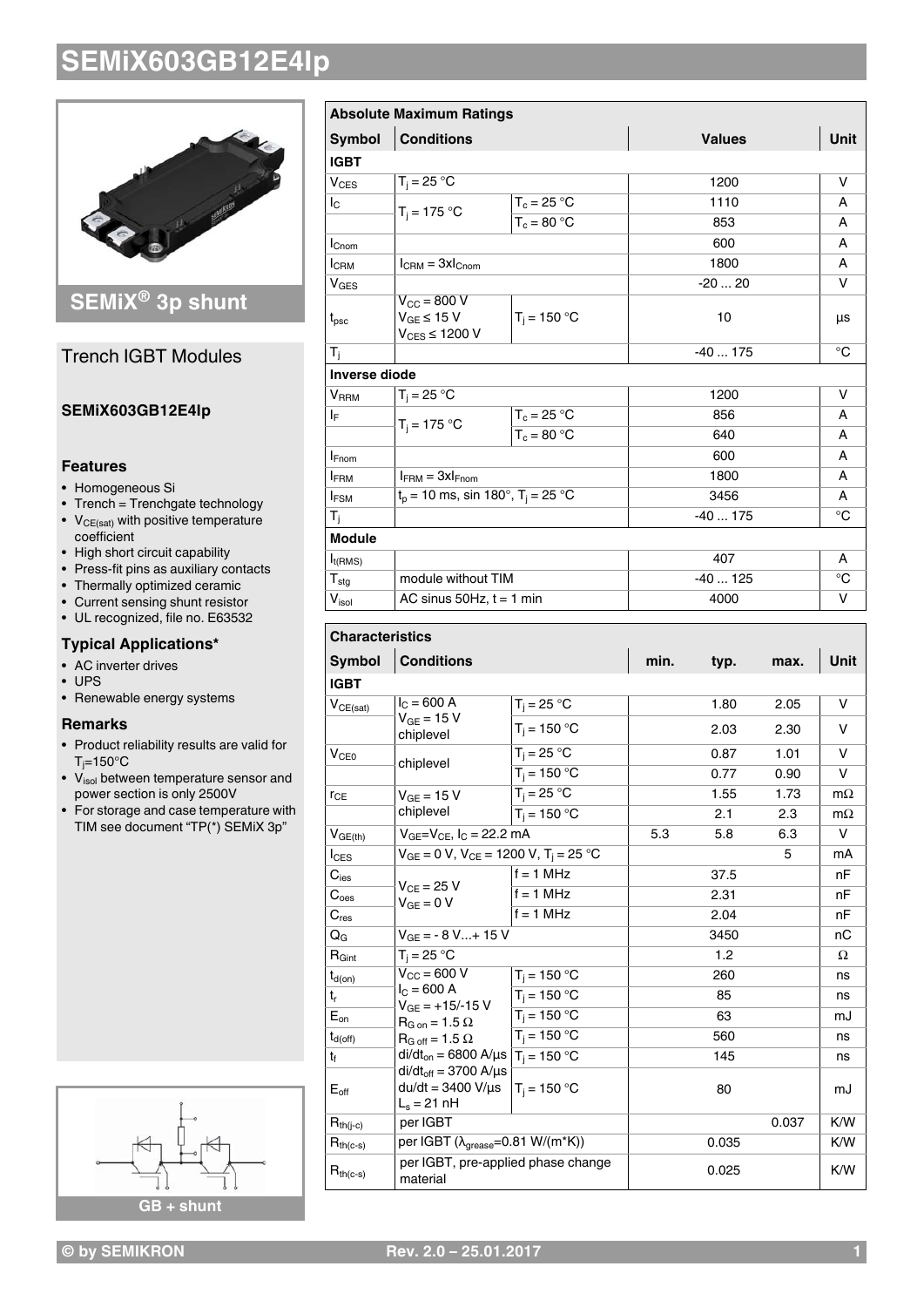

### **SEMiX® 3p shunt**

### Trench IGBT Modules

#### **SEMiX603GB12E4Ip**

#### **Features**

- Homogeneous Si
- Trench = Trenchgate technology •  $V_{CE(sat)}$  with positive temperature
- coefficient
- High short circuit capability • Press-fit pins as auxiliary contacts
- Thermally optimized ceramic
- Current sensing shunt resistor
- UL recognized, file no. E63532

### **Typical Applications\***

- AC inverter drives
- UPS
- Renewable energy systems

#### **Remarks**

- Product reliability results are valid for  $T_i = 150^\circ C$
- V<sub>isol</sub> between temperature sensor and power section is only 2500V
- For storage and case temperature with TIM see document "TP(\*) SEMiX 3p"

| <b>Characteristics</b>     |                                                                                                              |                          |       |              |       |           |
|----------------------------|--------------------------------------------------------------------------------------------------------------|--------------------------|-------|--------------|-------|-----------|
| Symbol                     | <b>Conditions</b>                                                                                            |                          | min.  | typ.         | max.  | Unit      |
| <b>Inverse diode</b>       |                                                                                                              |                          |       |              |       |           |
| $V_F = V_{EC}$             | $I_F = 600 A$                                                                                                | $T_j = 25 \overline{°C}$ |       | 2.08         | 2.44  | v         |
|                            | $V_{GE} = 0 V$<br>chiplevel                                                                                  | $T_i = 150 °C$           |       | 2.08         | 2.34  | v         |
| $\mathsf{V}_{\mathsf{F0}}$ |                                                                                                              | $T_i = 25 °C$            |       | 1.39         | 1.59  | v         |
|                            | chiplevel                                                                                                    | $T_i = 150 °C$           |       | 1.08         | 1.18  | v         |
| ľF                         | chiplevel                                                                                                    | $T_i = 25 °C$            |       | 1.16         | 1.42  | $m\Omega$ |
|                            |                                                                                                              | $T_i = 150 °C$           |       | 1.67         | 1.93  | $m\Omega$ |
| <b>I</b> RRM               | $I_F = 600 A$                                                                                                | $T_i = 150 °C$           |       | 465          |       | A         |
| $\mathsf{Q}_{\mathsf{rr}}$ | $di/dt_{off} = 6500$ A/µs $\boxed{T_j = 150$ °C<br>$V_{GE} = -15 V$                                          |                          |       | 108          |       | μC        |
| $E_{rr}$                   | $V_{\text{CC}} = 600 V$                                                                                      | $T_i = 150 °C$           |       | 40           |       | mJ        |
| $R_{th(j-c)}$              | per diode                                                                                                    |                          |       |              | 0.065 | K/W       |
| $R_{th(c-s)}$              | per diode ( $\lambda_{\text{grease}} = 0.81 \text{ W/(m*K)})$                                                |                          |       | 0.039        |       | K/W       |
| $R_{th(c-s)}$              | per diode, pre-applied phase change<br>material                                                              |                          | 0.031 |              | K/W   |           |
| <b>Module</b>              |                                                                                                              |                          |       |              |       |           |
| L <sub>CE</sub>            |                                                                                                              |                          |       | 20           |       | nH        |
| $R_{CC'+EE'}$              | measured per                                                                                                 | $T_C = 25 °C$            |       | 1.2          |       | $m\Omega$ |
|                            | switch, shunt<br>excluded                                                                                    | $T_C = 125 °C$           |       | 1.65         |       | $m\Omega$ |
| $Rth_{(c-s)1}$             | calculated without thermal coupling                                                                          |                          |       | 0.009        |       | K/W       |
| $Rth_{(c-s)2}$             | including thermal coupling,<br>Ts underneath module $(\lambda_{\text{grease}} = 0.81 \text{ W})$<br>$(m*K))$ |                          |       | 0.015        |       | K/W       |
| $Rth_{(c-s)2}$             | including thermal coupling,<br>Ts underneath module, pre-applied<br>phase change material                    |                          |       | 0.011        |       | K/W       |
| $M_{\rm s}$                | to heat sink (M5)                                                                                            |                          | 3     |              | 6     | Nm        |
| M,                         |                                                                                                              | to terminals (M6)        | 3     |              | 6     | Nm        |
|                            |                                                                                                              |                          |       |              |       | Nm        |
| W                          |                                                                                                              |                          |       |              | 350   | g         |
|                            | <b>Temperature Sensor</b>                                                                                    |                          |       |              |       |           |
| $R_{100}$                  | $T_c = 100^{\circ}C$ (R <sub>25</sub> =5 kΩ)                                                                 |                          |       | $493 \pm 5%$ |       | Ω         |
| B <sub>100/125</sub>       | $R_{(T)}=R_{100}exp[B_{100/125}(1/T-1/T_{100})];$ T[K];                                                      |                          |       | 3550<br>±2%  |       | Κ         |

| <b>Characteristics</b> |                                                                   |      |      |      |             |  |
|------------------------|-------------------------------------------------------------------|------|------|------|-------------|--|
| Symbol                 | <b>Conditions</b>                                                 | min. | typ. | max. | <b>Unit</b> |  |
| <b>Shunt</b>           |                                                                   |      |      |      |             |  |
| Ishunt                 | $T_c = 100 °C$ , $T_{Shunt,max} = 170 °C$ ,<br>$R_{th} = 2.3$ K/W |      |      | 407  |             |  |
| R <sub>Shunt</sub>     | Tolerance = $\pm 5 \%$                                            |      | 0.19 |      | $m\Omega$   |  |
| Iα                     |                                                                   |      |      | 75   | ppm/K       |  |

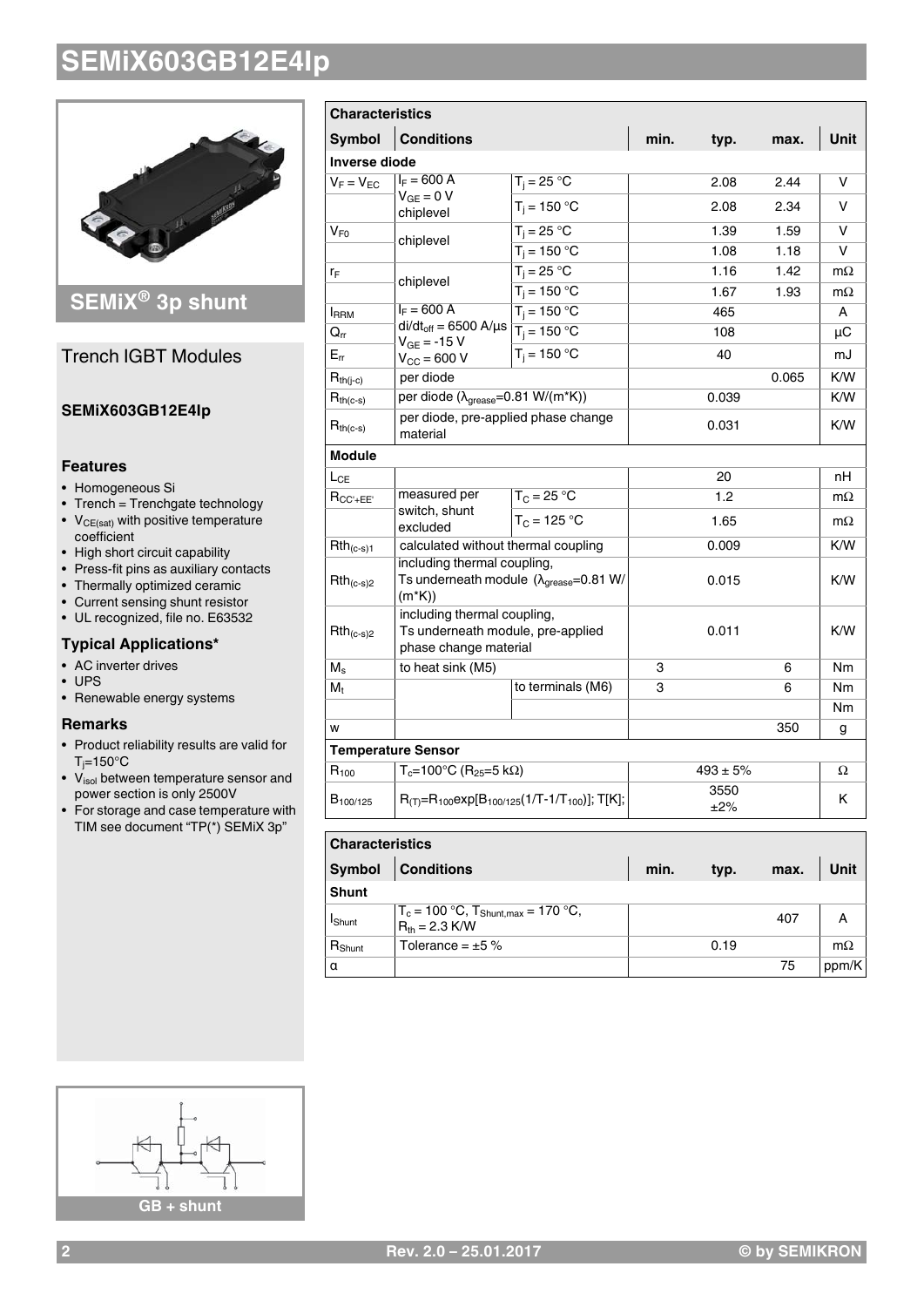







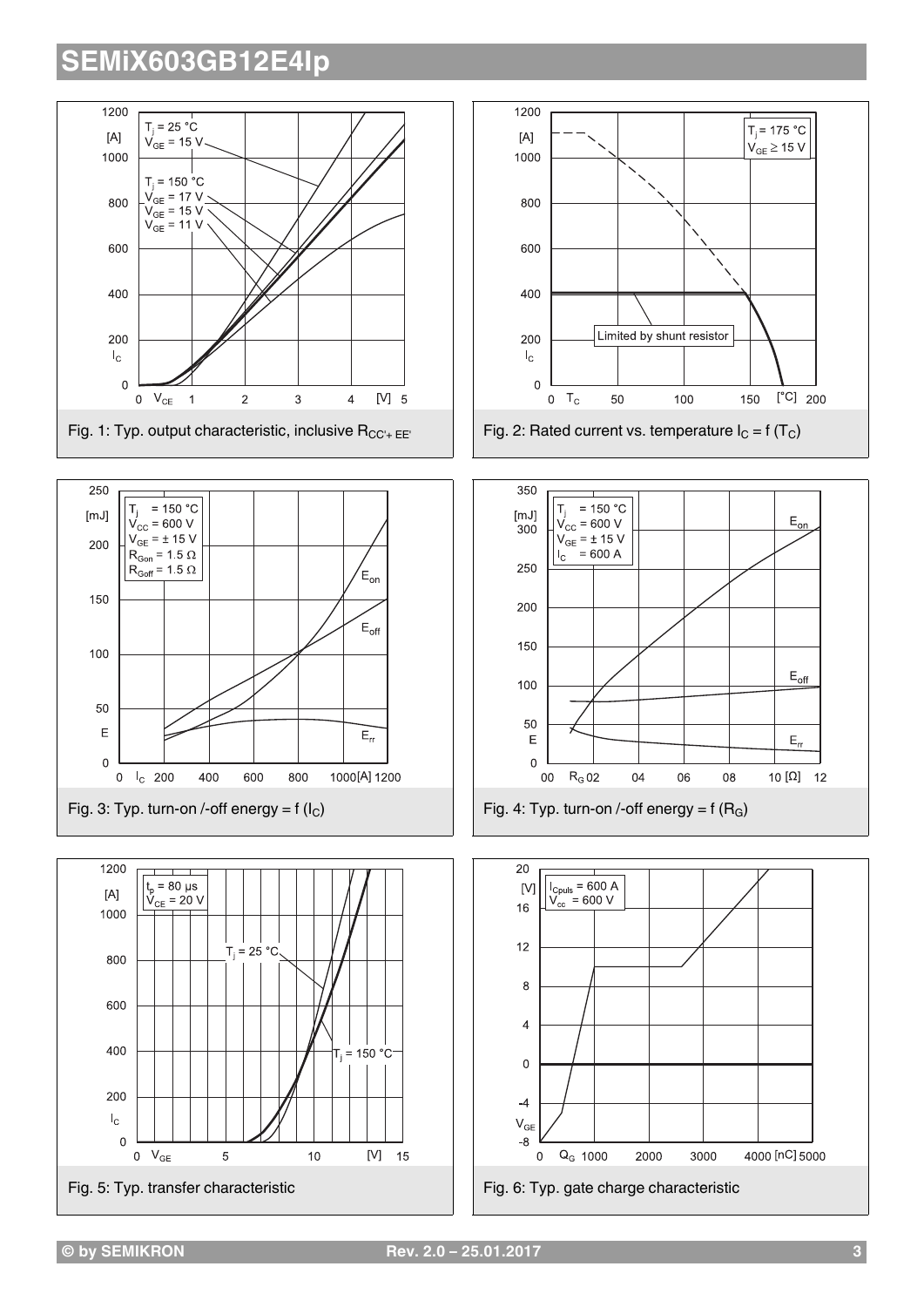

**4 Rev. 2.0 – 25.01.2017 © by SEMIKRON**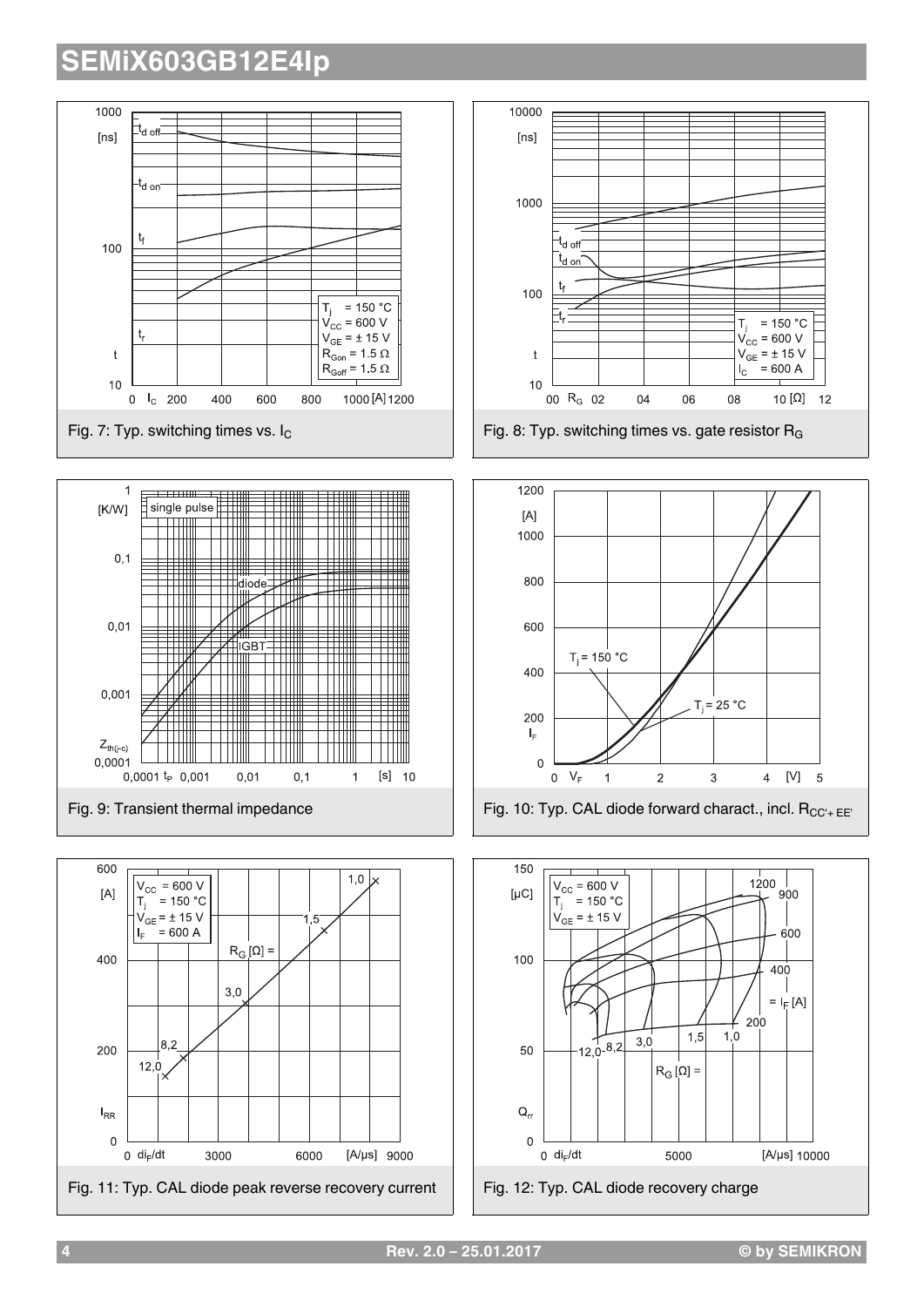



**© by SEMIKRON Rev. 2.0 – 25.01.2017 5**